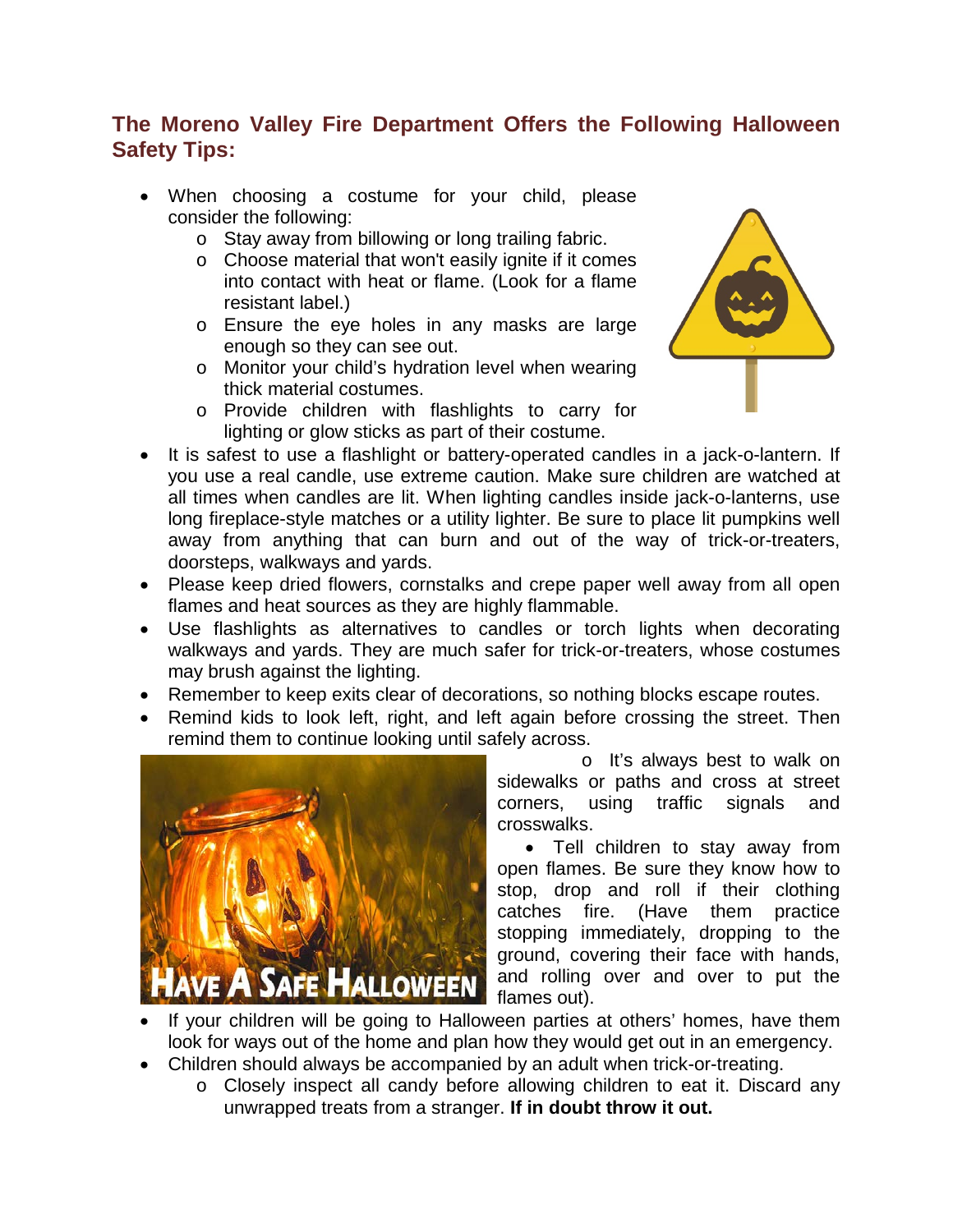*The City of Moreno Valley wishes you and your family a safe and fun Halloween.*

### **The Moreno Valley Fire Department would like to offer the following health information:**

A heart attack occurs when blood flow to the heart is blocked. This is typically caused by a build-up of fat, cholesterol and other substances. Without proper blood flow, the heart tissue loses oxygen and begins to die.

A heart attack, also called a myocardial infarction, can range from minor to fatal. It's important to call 9-1-1 or emergency medical help immediately if you think you might be having a heart attack.



People may experience:

- **Pain** in the area between shoulder blades, arm, chest, jaw, left arm, or upper abdomen
- **Pain** can be burning in the chest or like a clenched fist in the chest
- **Pain** can occur during rest
- **Whole body** dizziness, fatigue, lightheadedness, clammy skin, cold sweat, or sweating
- **Indigestion, nausea, or vomiting**
- **Discomfort or tightness in the:**
	- o Neck
	- o Arm
	- o Chest
- **Other symptoms include, but not limited to:** anxiety, feeling of impending doom, sensation of an abnormal heartbeat, shortness of breath, or shoulder discomfort

Taking appropriate action before these symptoms occur can prevent or limit the risk of a heart attack. A healthy diet, exercise and routine medical checkups are suggested to keep the heart healthy and strong.

# **The Fire Prevention Bureau would like to remind residents, "Don't Wait – Check the Date! Replace Smoke Alarms Every 10 Years:"**

The Moreno Valley Fire Department is committed to ensuring the safety and security of all those living in and visiting our City. Fire is a serious public safety concern and only a small percentage of people know how and when to test their smoke alarms, when to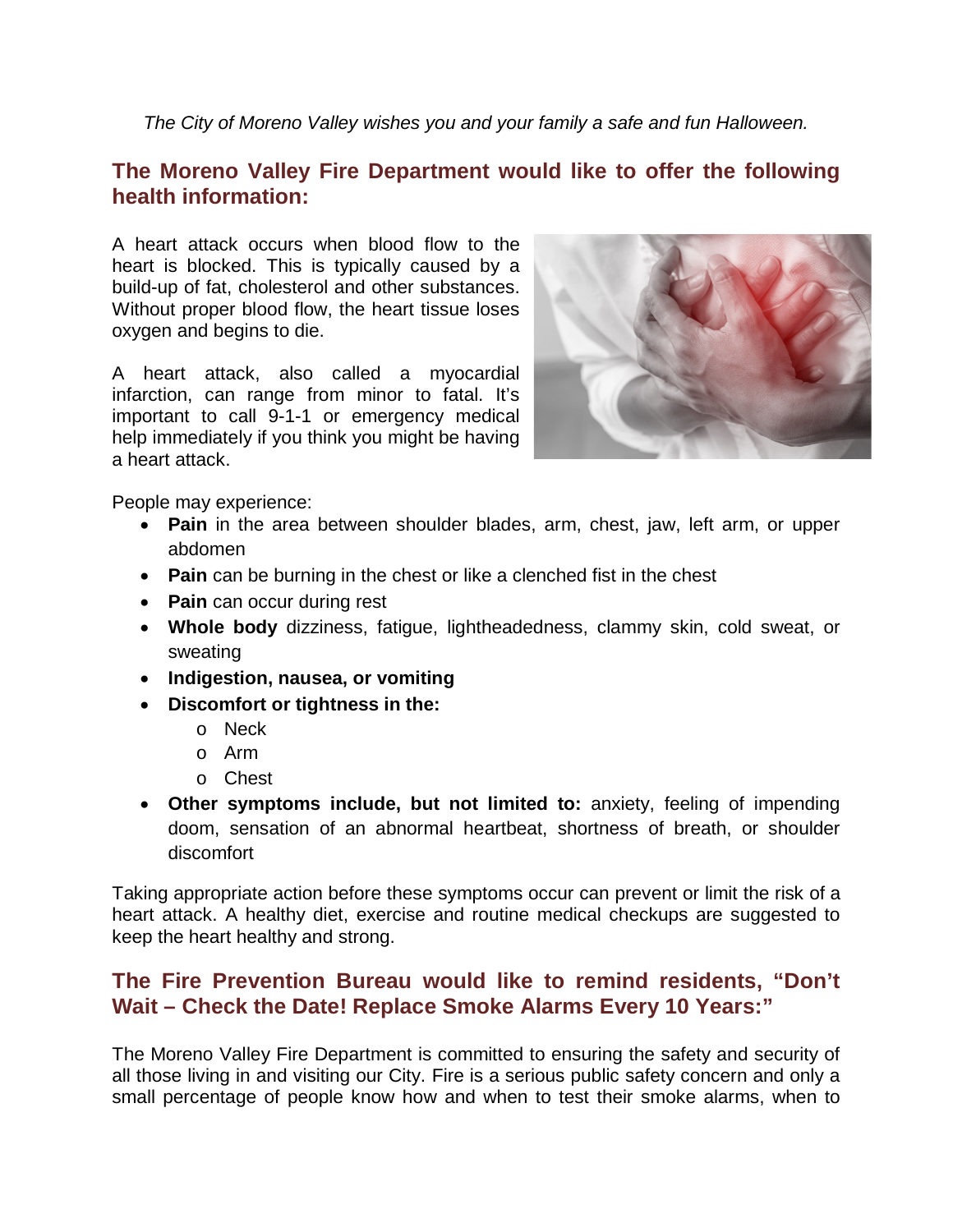change the batteries, know the manufacture date of their smoke alarms, or how often they need to be replaced.

The Fire Prevention Bureau would like to remind residents of the following:

- Smoke alarms should be installed in every sleeping room, outside each sleeping area, and on every level of the home.
- Residents should test the alarm and change the batteries **when you change your clocks; at least twice a year.**
- Know the manufacture date on all smoke alarms in your home.
	- o Replace smoke alarms every 10 years.
- Never take smoke alarm batteries out to put into other items like games or remote controls.
- Teach children what the smoke alarm sounds like and what to do when they hear the alarm sound.
- If there is a fire, leave the home right away by crawling low under the smoke and never go back inside.
- If you rent, talk to your landlord about placing a working smoke alarm in your home.

#### *For more information, please call the Fire Prevention Bureau at 951.413.3370.*

### **The Office of Emergency Management would like to remind residents about the "Great Shakeout:"**



This year's Great Shakeout Earthquake Drill will be on October 18, 2018 at 10:18 a.m. The Shakeout drill is an opportunity for your family, business, school, organization and government agencies to better prepare for a major earthquake. Participants are encouraged to practice **Drop**, **Cover** and **Hold On** or have a more extensive emergency drill at your home, school or place of business.